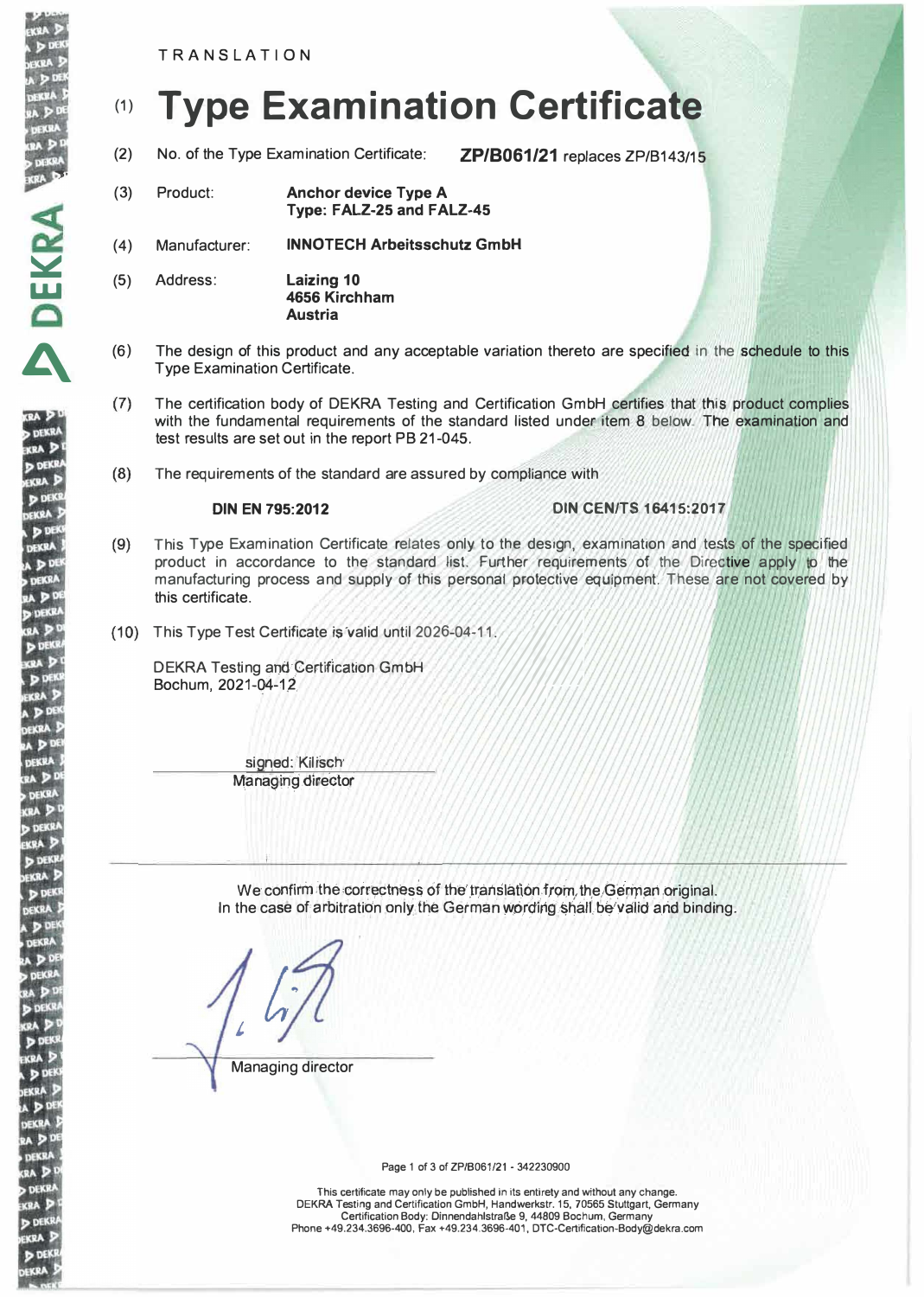TRANS LATIO N

(11) Appendix to

## (12) Type Examination Certificate **ZP/B061/21**

(13) 13.1 Subject and Type Anchor device Type A Type: FALZ-25 and FALZ-45

#### 13.2 Description

The anchor devices of types FALZ-25 and FALZ-45 (Fig. 1-2) are used to protect maximum three people against falls from a height; they are intended for being mounted on standing seam profiles of sufficient strength. The coulter width must be between minimum 370 mm and maximum 790 mm.

The anchor device is clamped to the standing seams of the roof profile by means of four edged sheet profiles made of corrosion-resistant steel. These profiles are adjusted to the outlines of the standing seams of the roof. After they have been placed on the standing seam of the roof, the **two profile halves** of the clamps are counter-screwed against each other by means of two bolts and self-securing nuts. The overall construction of the standing seam anchor is H-shaped or I-shaped. Each connection between the clamps and the connecting profile is realised by a mushroom head bolt that is accommodated by the long holes. The long holes can also be used to adjust the clamps to the distance of the standing seams. *1*

The two connecting profiles of the anchor device of type FALZ-45 are led to the central rail by means of a receptacle and screwed to each other. In the middle of the central rail, there is a drill hole to receive the attachment eyelet (Fig. 1), the user connects his own PPE to this eyelet to protect hi<mark>mself</mark> against falls from a height. At the anchor device of type FALZ-25, the drill hole to accommodate the attachment eyelet is located on the individual connecting profile (Fig. 2). //; 7 *I I* <sup>1</sup>*/1* / ///.. I *I* 

In addition, the anchor device of type FALZ-45 can be used as an end anchor, intermediate structural anchor or corner anchor in the INNOTECH horizontal wire rope system of type ALL in ONE according to EN 795:2012 *Type C*; the anchor device of type FALZ-25 car be used as an intermediate structural anchor in the INNOTECH horizontal wire rope system of type ALL in ONE according to EN 795:2012 Type C.



Fig. 1: anchor device of Type A, type FALZ-25

Page 2 of 3 of ZP/8061/21 • 342230900

This certificate may only be published in its entirety and without any change. DEKRA Testing and Certification GmbH, Handwerkstr. 15, 70565 Stuttgart, Germany Certification Body: Dinnendahlstraße 9, 44809 Bochum, Germany Phone +49.234.3696-400, Fax +49.234.3696-401, DTC-Certification-Body@dekra.com

**EKRA**